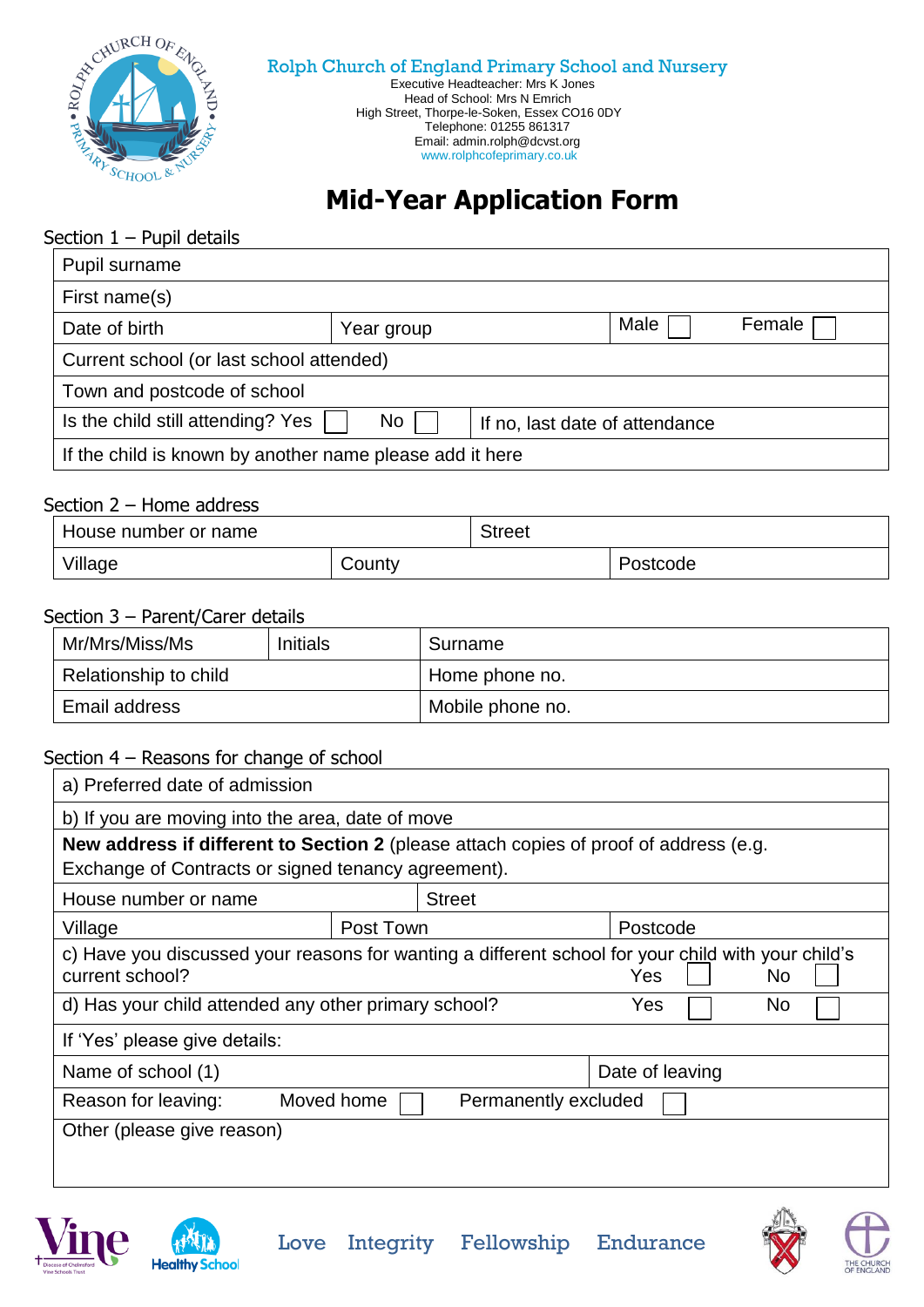| STOUMLINE OF<br>Rolph Church of England Primary School and Nursery<br>Executive Headteacher: Mrs K Jones<br>RO)<br>Head of School: Mrs N Emrich<br>High Street, Thorpe-le-Soken, Essex CO16 0DY<br>Telephone: 01255 861317<br>Email: admin.rolph@dcvst.org<br>www.rolphcofeprimary.co.uk |  |
|------------------------------------------------------------------------------------------------------------------------------------------------------------------------------------------------------------------------------------------------------------------------------------------|--|
|------------------------------------------------------------------------------------------------------------------------------------------------------------------------------------------------------------------------------------------------------------------------------------------|--|

| Name of school (2)         |            | Date of leaving      |
|----------------------------|------------|----------------------|
| Reason for leaving:        | Moved home | Permanently excluded |
| Other (please give reason) |            |                      |

### Section 5 – Other details

| Is your child cared for by a Local Authority or is he/she a previously looked                                                                                                                                                                                                         | Yes   |  |
|---------------------------------------------------------------------------------------------------------------------------------------------------------------------------------------------------------------------------------------------------------------------------------------|-------|--|
| after child?                                                                                                                                                                                                                                                                          | No II |  |
| Does the child have an Educational Health Care Plan                                                                                                                                                                                                                                   | Yes   |  |
| (previously known as a statement)?                                                                                                                                                                                                                                                    | ומא   |  |
| $No$    <br>Are there any exceptional medical reasons why the child should specifically<br>Yes l<br>attend this school (in accordance with the school's Admissions Policy)?<br>If 'Yes', please attach supporting evidence from the child's doctor or other health care professional. |       |  |

# Section 6 - School preference

| Please state your preferred school in the box below). You do not have to give reasons for your |
|------------------------------------------------------------------------------------------------|
| preference. Any reasons you give should generally refer to the admissions policy.              |

Preferred school

Reasons

### Section 7 – Siblings

| If you have another child at this school please enter their details below. |               |  |
|----------------------------------------------------------------------------|---------------|--|
| Name                                                                       | Date of birth |  |

### Section 8 – Other information

### Section 9 – Declaration

**I have read the notes of guidance for the completion of this form. I confirm that the information I have given is true and that I am a parent for this child.**

| $\sim$<br>Signed<br>۰., | ∽<br>Date |
|-------------------------|-----------|
|-------------------------|-----------|